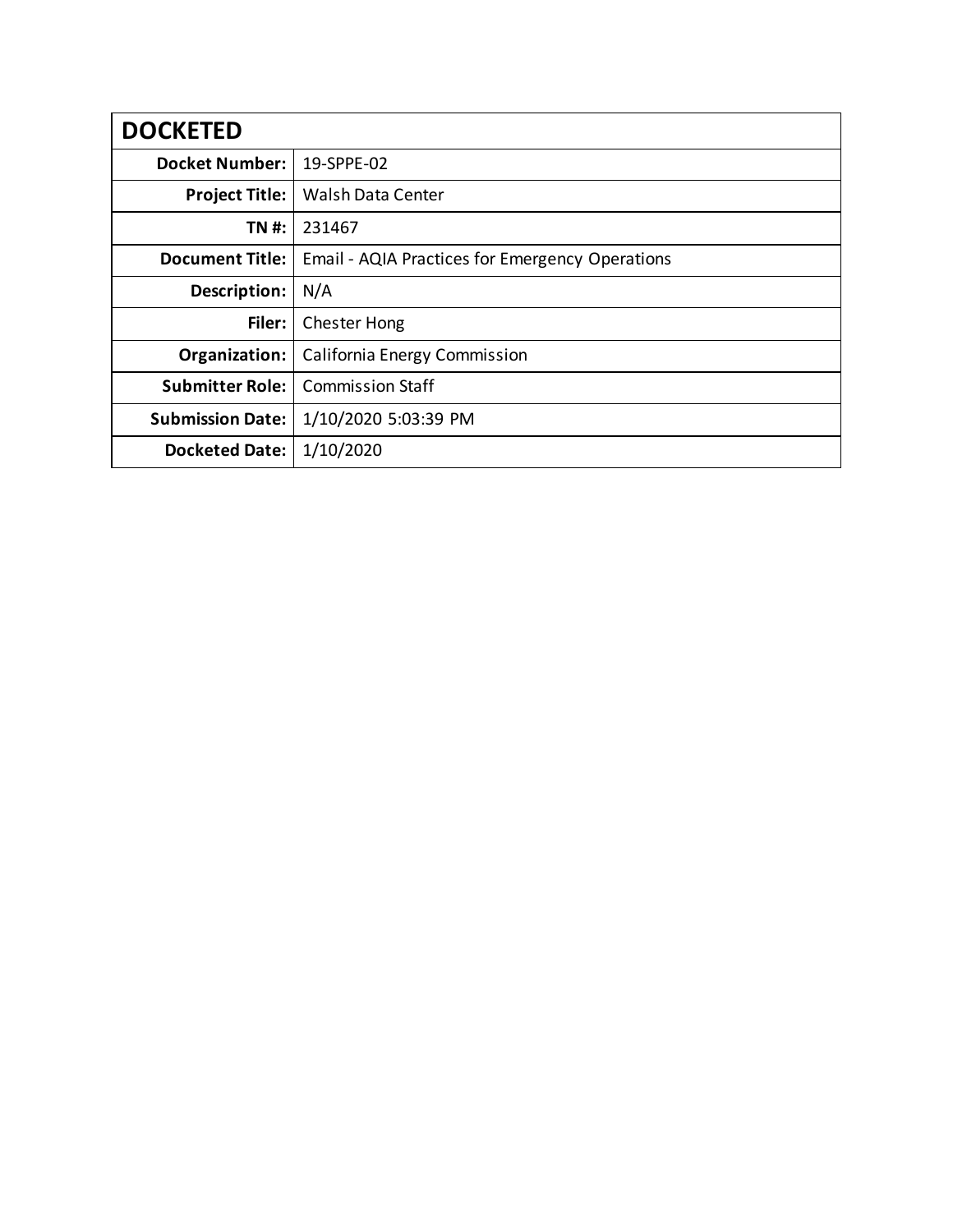## **Bemis, Gerry@Energy**

..

| From:    | Leland Villalvazo <leland.villalvazo@valleyair.org></leland.villalvazo@valleyair.org>       |
|----------|---------------------------------------------------------------------------------------------|
| Sent:    | Thursday, January 02, 2020 11:14 AM                                                         |
| To:      | Bemis, Gerry@Energy                                                                         |
| Cc:      | Record, Jacquelyn@Energy; Jiang, Tao@Energy; Brewster Birdsall; Lesh, Geoff@Energy; Layton, |
|          | Matthew@Energy; Arnaud Marjollet; Jessica Olsen                                             |
| Subject: | RE: AQIA Practices for Emergency Operations -- SJV APCD Perspective                         |

**CAUTION:** This email originated from outside of the organization. Do not click links or open attachments unless you recognize the sender and know the content is safe.

## Hey Gerry,

As a part of developing the District's APR1920, "Policy for Modeling Intermittent Operating Units When Evaluating for CAAQS/NAAQS," we analyzed EPA's methodology of distributing expected emergency operation over the full year. We also determined that there was a 2.34% chance that a unit running 200 hour per year would operate at the same time as the maximum modeled concentration. So if you assume a facility had emergencies throughout the year that totaled 50 hour, it would have a 0.57% chance operating simultaneously as the maximum modeled concentration. In either case, it was demonstrated to be extremely unlikely that emergency operation of diesel backup engines will cause an issue. We therefore rely on our screening analysis used in developing the policy and do not model emergency operations for specific permitting projects.

With that said, your scenario is not the simple 1 to 5 units generating 1 or 2 MW, but 30 -50 units that would likely operate at the same time. This has its own challenges that were not reviewed as a part of the development of our policy. Modeling for routine operations is manageable by limiting the timing of allowed operations and number of units that can be operated at any one time. Emergency scenarios are another matter.

I would say that doing modeling for emergency equipment for a large project (such as the >SO MW that triggers CEC permitting) is significantly different from those proposals considered by the District as it developed its policies, and requires more specific evaluation before requiring project proponents to conduct modeling, or exempting them from modeling.

Challenges to modeling emissions during emergency backup operation:

- 1. Do you use the max concentration, even if the probability of operating at the max hour is 0.57% or less?
- 2. Do you use a statistical average or a percentile of the max concentrations?
- 3. Do you use a block average; i.e., 2-hour or 3-hour or 6-hour average concentration?
- 4. Do you use ARM2, OLM, or PVMRM?
- 5. Do you use single 03 value or hourly values? How do you even determine the number of emergency backup hours to model?
- 6. Do you consider if anyone is even at the location of max impact?
	- a. Evening hour (no one might be at an office building) vs daytime hour
- 7. Do you adjust the hourly emissions based on expected load or to you use the maximum hourly values?
- 8. Do you include building downwash or not?
- 9. Do you consider that the CAAQS/NAAQS are used as regional thresholds, used for photochemical modeling to determine compliance with the CAAQS/NAAQS based on emissions from normal of operation and that exceptional evens are not included in these evaluations?
- 10. Do you use recent data from Livermore National Labs that indicates that buildings provide some reduction in concentration beyond the filtration systems used at the building?